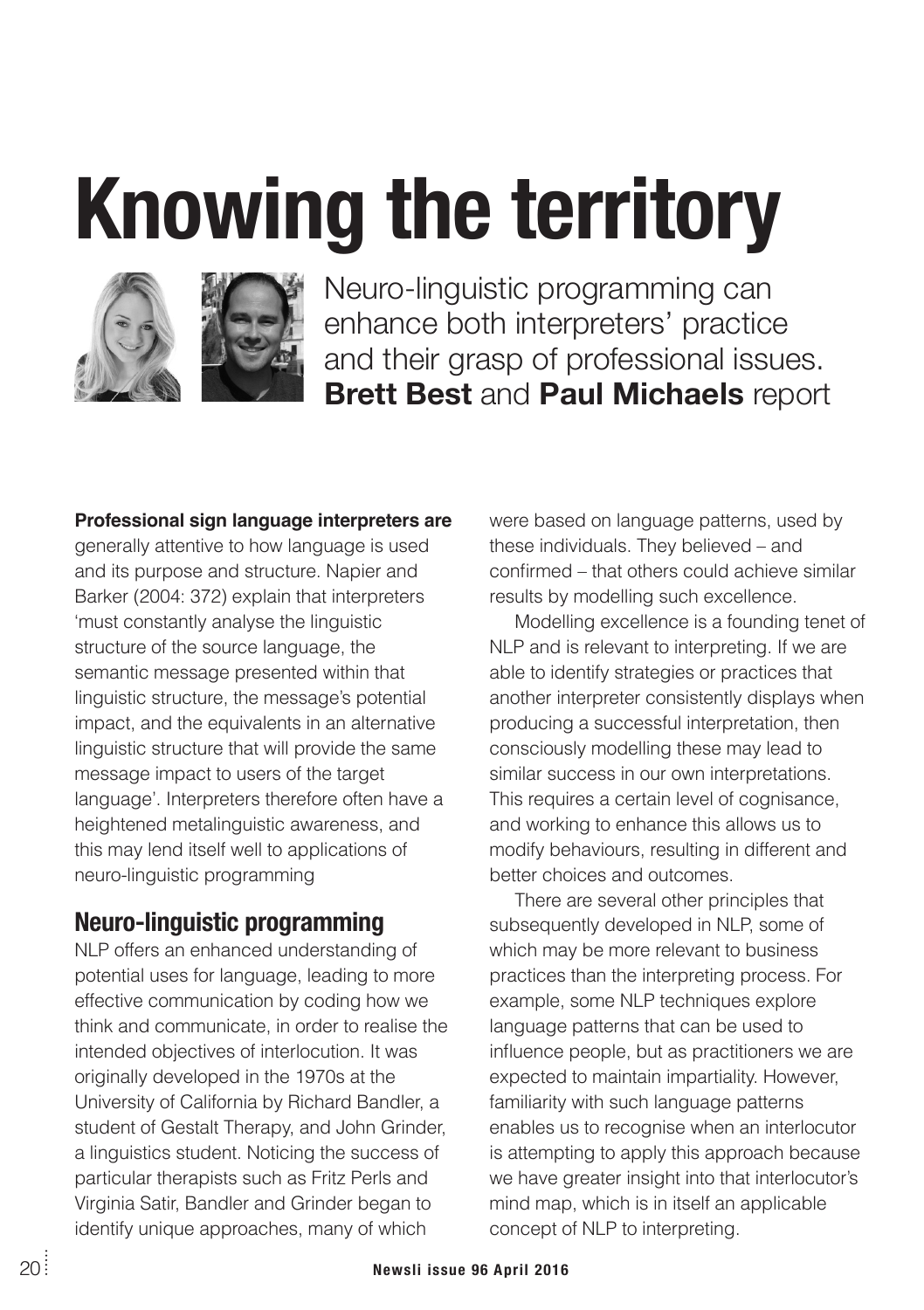# **Mind maps**

A common refrain of NLP is 'the map is not the territory' (O'Connor & Seymour 2002; Hutchinson 2015). Essentially, this means that we all perceive reality differently. Each individual develops their own personal mind map, shaped by how they filter information. Language, culture, personal interests, past experiences and other factors will either highlight or filter out certain aspects from the totality of possible perceptions and perspectives (the territory). Hence someone's personal map – their own perceived reality – will guide their understanding and perception of the world (Hutchinson 2015).

We can take the idea of language as a filter through which to look more closely at how the concept of mind maps may be most immediately applicable to interpreting. Language is a filter in that the words that comprise one's language will channel thoughts in certain directions and make it easier to think in some ways than in others (O'Connor & Seymour 2002). This is because the words we use serve as labels for meaning rather than actual meaning and, as such, meaning can be lost once placed within the confines of a label (Hutchinson 2015). An

------------**'If we are able to identify strategies that another interpreter consistently displays when producing a successful interpretation, then consciously modelling those same approaches may lead to similar success in our own interpretations'**

oft-cited illustration of this is the fact that the Sami people of Scandinavia have around 180 different words to describe snow and ice (Magga 2006). All these words distinguish between nuances in types of snow and ice that would be lost to immediate identification, and contrast with the handful of words that English typically uses to describe frozen precipitation. This is especially indicative of O'Connor and Seymour's assertion that: 'Language makes fine distinctions in some areas but not in others, depending on what is important in the culture' (2014: 89).

Even when individuals share the same language and culture, they may have different understandings of the meaning behind the same label. Hutchinson (2015) explains that we all encode information differently. So, for instance, one person may see the word 'pink' and envision the soft pink of a rose petal, while another may visualise the shocking pink of a nail varnish. Similarly, although words or signs may express thoughts, one's thoughts are also a mixture of feelings and mental images. Language, therefore, does not dictate thought. O'Connor & Seymour (2002: 89) illuminate this concept by asking: 'What happens to our thoughts as we clothe them in language, and how faithfully are they preserved when our listeners undress them?' This is an interesting question to contemplate, particularly as one considers that when a message is interpreted, it goes through more than one change of clothes, so to speak.

# **Navigating mind maps**

While language is a filter in itself that shapes one's map (O'Connor & Seymour: 2002), a further consideration is that an interpreted message also passes through the additional filter of the interpreter and their map. As interpreters, we should be aware that we all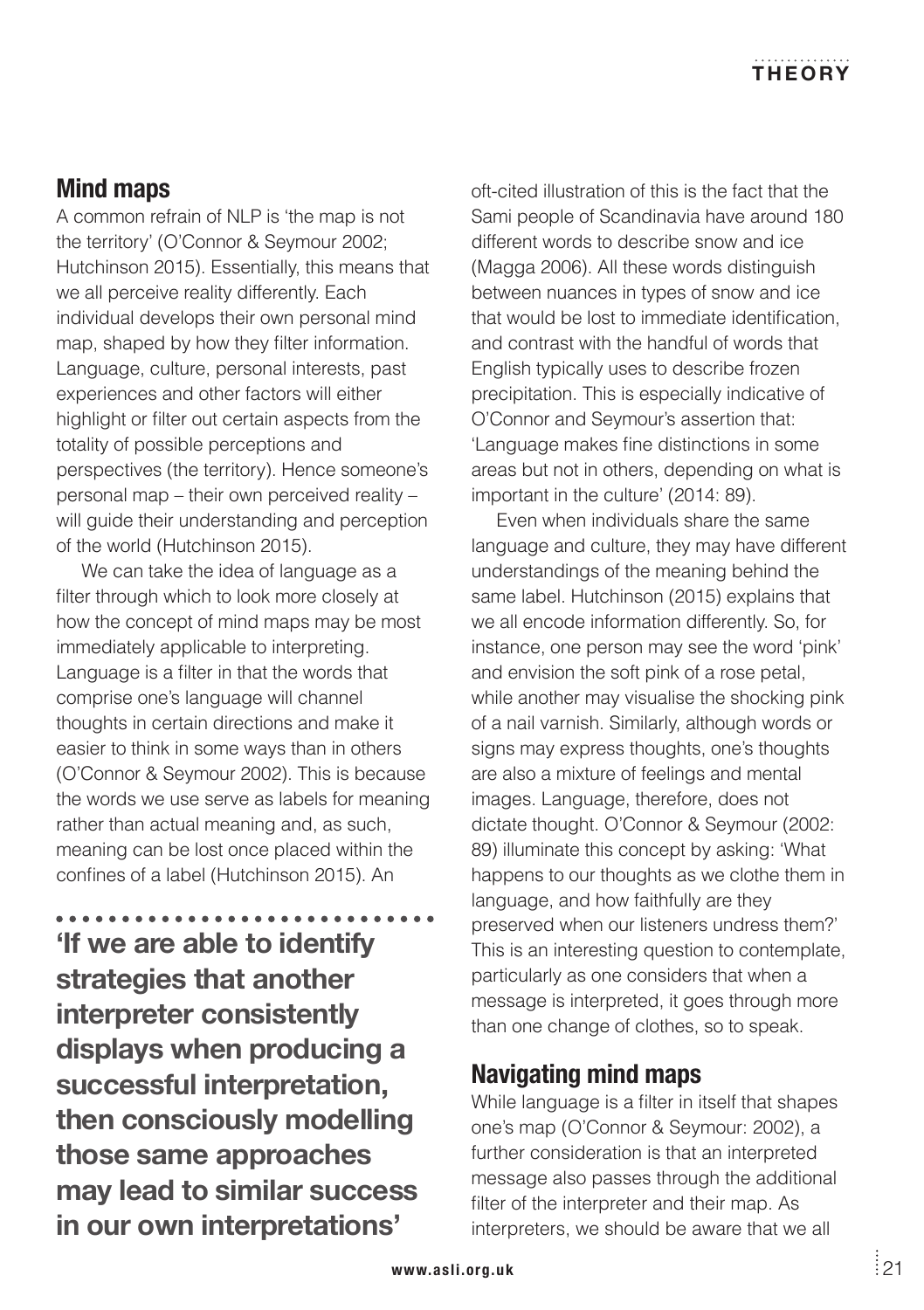have our own mind map, which will likely differ from the mind maps of those whom we are working with. O'Connor and Seymour (2002: 90) explain that '[A] professional communicator... [needs to] be able to use the precise words that will have meaning in the other person's map, and to determine precisely what a person means by the words he or she uses'. In NLP, this understanding of another's map is sought by first being aware of one's own map and accepting that it will differ from others', and then by exploring the other person's map by attending to the words they use to express themselves, since those words reflect the way they think (O'Connor & Seymour 2002; Hutchinson 2015).

NLP also teaches the importance of asking follow-up questions to elicit a deeper understanding of a person's map. Interpreters may expect to act as passive message conduits (Roy 2002; Tate and Turner 2002); however, assertively asking questions to determine the intended meaning behind an utterance can be crucial to accurately reading another's map and subsequently putting the message into the language that will make sense to the map of the receiving party.

In this way, working collaboratively is generally the best approach to creating

**..............** a a a an **'Several publications in the interpreting field have acknowledged the importance of the interpreter as a participant in an interaction and the need for collaboratively-derived meaning'**

understanding with others. There may, however, be times when a Deaf and hearing interlocutor share a map that the interpreter has not yet developed – such as in conversations involving technical jargon or intimate information such as inside jokes – so that both parties achieve an understanding of each other, even if the interpreter does not fully understand the communication taking place. The interpreter may understand the words, but not the meaning behind those words. In such cases, if the interpreter acts as a conduit to communicate a message, it may actually result in a smoother communicative experience than if the flow had been halted to fill in the interpreter's map. Ordinarily, however, the efforts of all participants in an interaction to create meaning will result in the most effective communication.

Several publications in the interpreting field have acknowledged the importance of the interpreter as a participant in an interaction and the need for collaborativelyderived meaning (Wadensjo 1998; Turner 2001; Turner 2005; Turner 2007). Likewise, these ideas about words serving as labels for meaning rather than meaning itself are not new to the field of interpreting. As Turner (2006) explains: 'Since the meaning of language does not just reside "in the words", but also in our understanding of them, everyone involved in an interpreted exchange shares responsibility for all parts of ensuring effective communication – "we're all in this together!"'

What NLP offers, then, is a frame from which to understand these concepts. It presents a nice, neat label – mind maps – as an easily retrievable mental framework for the general concept that we all operate from different orientations of understanding. These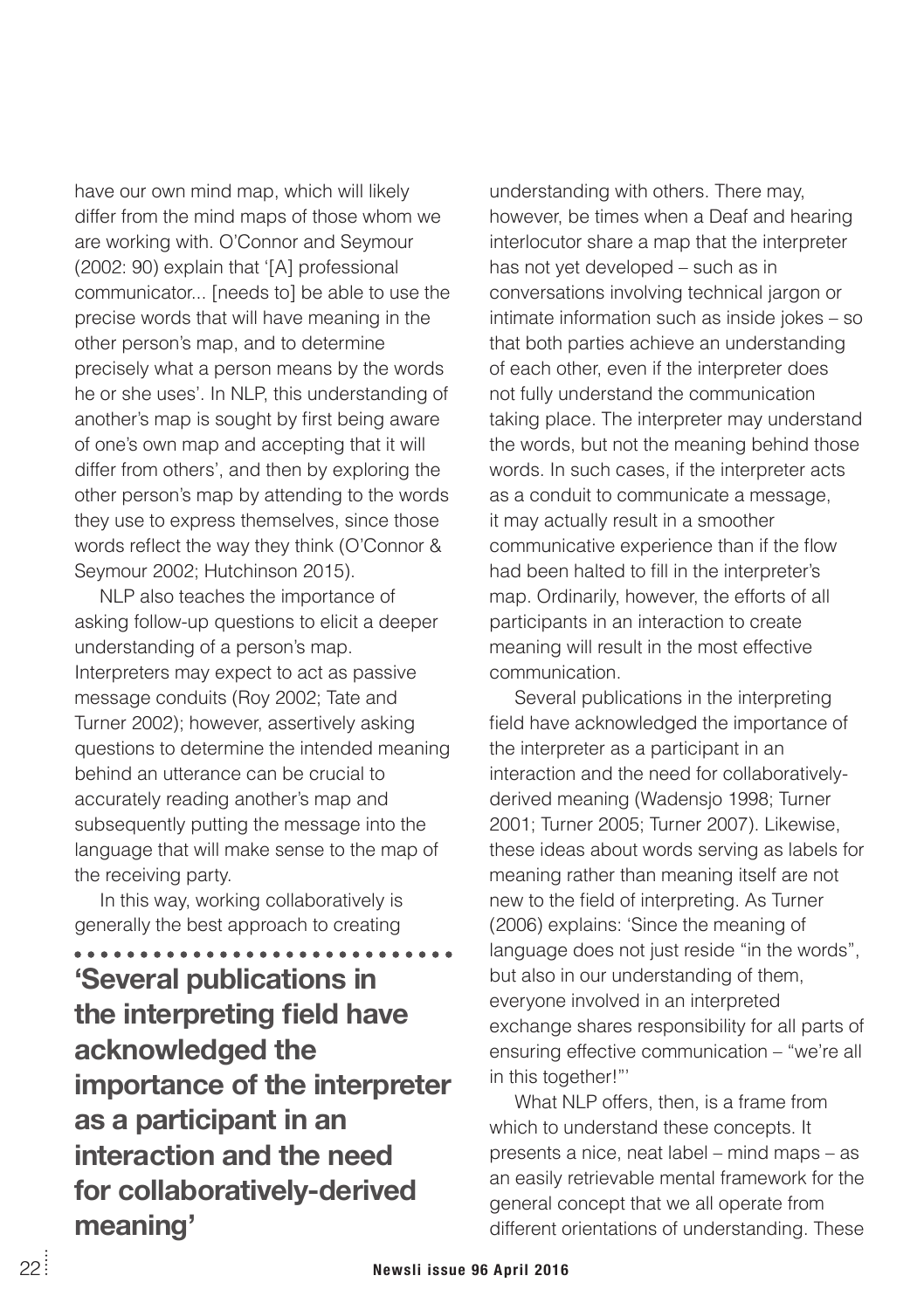understandings range from varying nuances to outright disparate conceptualisations and therefore, shared meaning, must be cooperatively created. Furthermore, it is perhaps not surprising that NLP offers us a new frame because, as it happens, framing is a fundamental concept of NLP.

## **Frame and re-frame**

A frame refers to a perspective from which something is thought about, viewed or presented. It can be understood in NLP as guiding a person's thinking about a given topic and 'is the end result, the conclusion, that they will have made (typically unconsciously) after completing a series of thinking processes' (NLPtimes.com 2016). Interpreters may slightly re-frame certain concepts so that the intended meaning will more closely fit in with the receiver's map, so there are applications of framing to the interpreting process.

We would like to focus on how framing a concept may influence an interpreter's professional affairs, particularly in the current climate. An example is the argument used by the current government in framing the provision of interpreting services in terms of pounds spent. Austerity measures are threatening rates of interpreter pay for publicly funded services and, consequently, potentially undercutting the financial viability of a career as a professional interpreter. By contrast, the National Union of British Sign Language Interpreters (NUBSLI) has re-framed the argument with a primary focus on the quality – rather than cost – of provision of services (NUBSLI 2015). It may seem that the frames of cost and quality may be inherently at odds with one another, but this need not necessarily be the case, as the key to formulating a successful alternative

re-frame in an interaction lies in making it mesh with the receiver's map.

A good understanding of the receiver's map is a useful approach in effectively framing and re-framing concepts (Hutchinson 2015). Suggested frames are more likely to be adopted where they plausibly fit into an extant map. Thus the argument that using quality interpreters could actually save money in the long run aligns with the metaphorical map of the current government. Learning from past framework agreements in the legal sector where 'what was intended as a cost-cutting measure will now end up costing the government thousands of pounds every day in delays and adjournments' could offer more useful arguments for supporting the frame of quality interpretation rather than focusing on the impact of quality interpretation on consumer satisfaction (As UK Interpreters Strike, Google 'Scabs', 2012). This is because these arguments have important monetary elements that align with the considerations expressed by the frame of saving on costs. An ability to effectively re-frame situations, therefore, may help parties to attain overall objectives.

## **Conclusion**

We have specifically framed the information presented in this article, though how each reader interprets and integrates it will depend on their own mind maps. We hope, however, that readers are able to usefully incorporate these concepts from NLP into their interpreting practices, both in working situations and representations of professional issues. The map may not be the territory, but simply being aware that we are all following different maps can help us collectively construct a path toward effective navigation and shared understandings of meaning. Δ